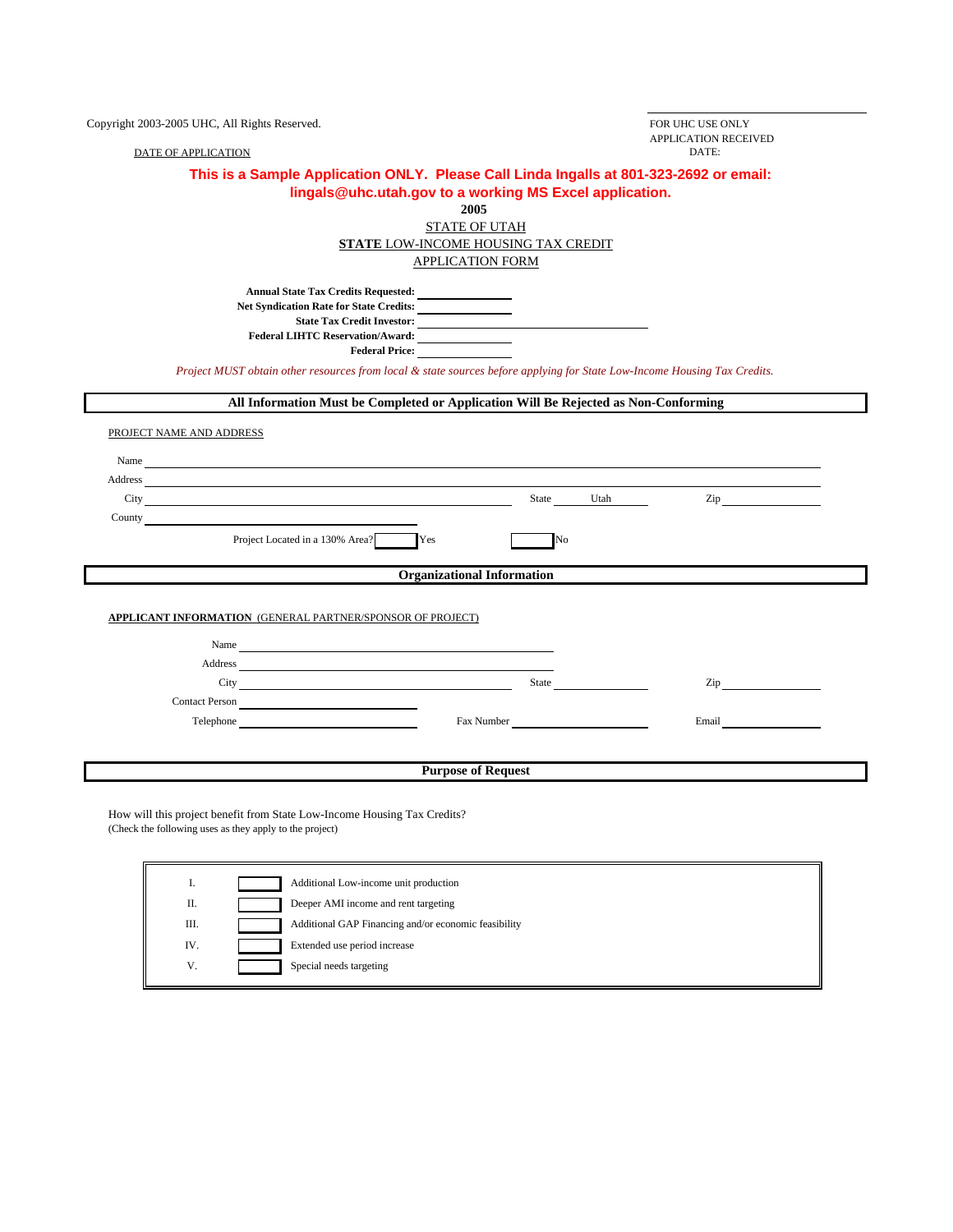Fully explain the purpose for the request and the benefits to the project and the community:

What other resources have been obtained or terms changed to leverage the proposed State Credit allocation?

Complete appropriate sections:

**I. Rent Targeting**

## **Affordable Units:**

| <b>Federal Application</b>    |           |                   |    |                                  | <b>With STATE Tax Credits</b> |                |
|-------------------------------|-----------|-------------------|----|----------------------------------|-------------------------------|----------------|
| No. of Units                  | Unit Type | <b>AMI Target</b> |    | Nunber of<br><b>STC</b><br>Units | <b>AMI Target</b>             | Differen<br>ce |
| $\Omega$<br>0                 |           |                   | 0% | $\bf{0}$                         | 0%                            |                |
|                               |           |                   |    |                                  |                               |                |
|                               |           |                   |    |                                  |                               |                |
|                               |           |                   |    |                                  |                               |                |
|                               |           |                   |    |                                  |                               |                |
|                               |           |                   |    |                                  |                               |                |
|                               |           |                   |    |                                  |                               |                |
|                               |           |                   |    |                                  |                               |                |
| Weighted Average AMI: #DIV/0! |           |                   |    |                                  | STC Weighted Average:         | 0.00%          |

| ŝ               |              | Federal Appl Market Units |
|-----------------|--------------|---------------------------|
| feren<br>ce     | No. of Units |                           |
|                 |              | Type                      |
|                 |              |                           |
|                 |              |                           |
|                 |              |                           |
|                 |              |                           |
|                 |              |                           |
|                 |              |                           |
|                 |              |                           |
| 00 <sup>2</sup> | $\sim$       |                           |

Total Units: 0

Tax Credit Units: 0 State Tax Credit Units: 0

## **II. Unit Production**

| Unit Type  | Federal LIHTC No.<br>of Units | <b>STATE LIHTC No.</b><br>of Units | Difference |
|------------|-------------------------------|------------------------------------|------------|
| <b>SRO</b> |                               |                                    |            |
| Studio     |                               |                                    |            |
|            |                               |                                    |            |
|            |                               |                                    |            |
|            |                               |                                    |            |
|            |                               |                                    |            |
| Other      |                               |                                    |            |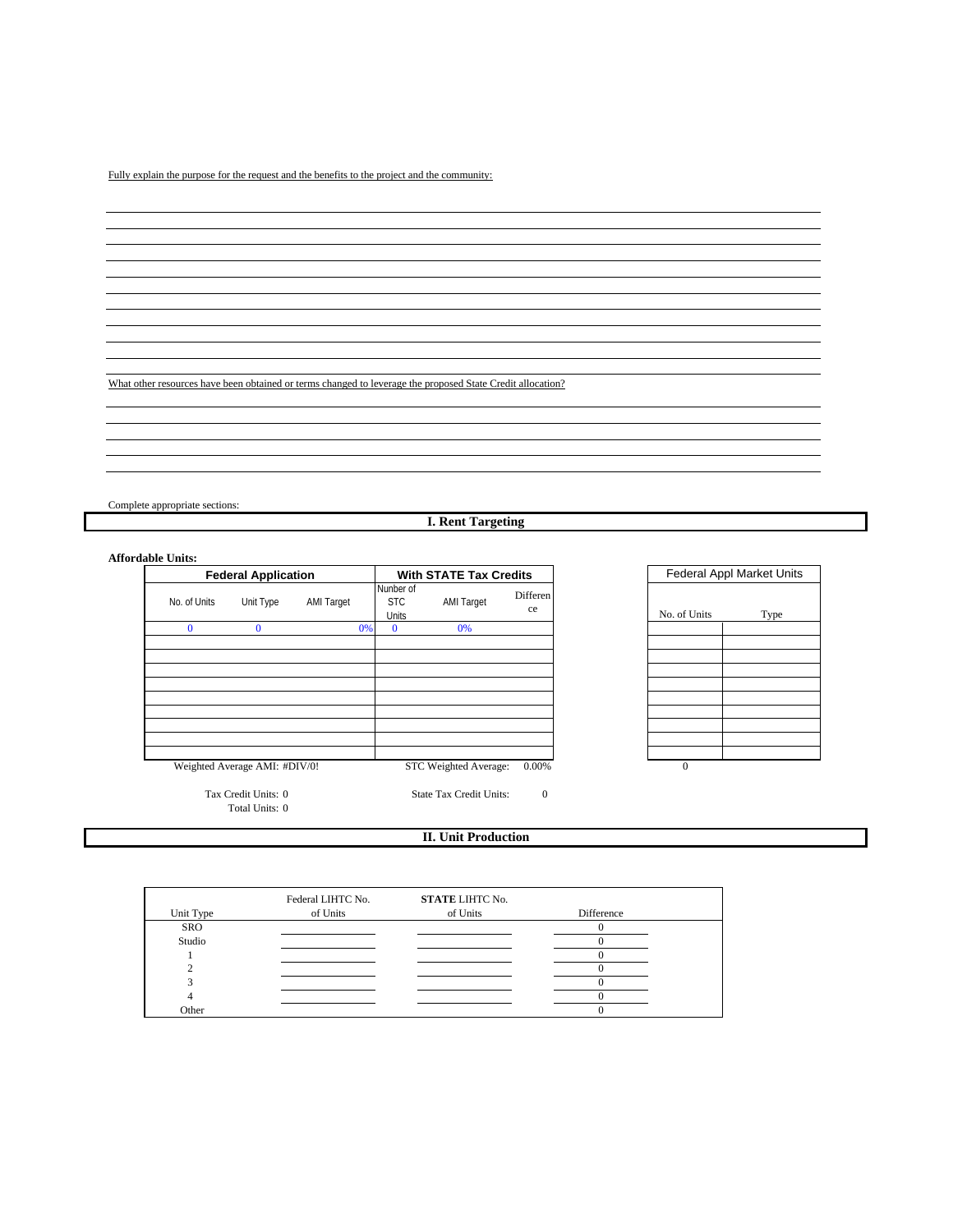| List and indicate Eligible Basis by Credit Type (Residential Portion Only) Adequately describe all "Other" Categories |       |                              |                                     |                  |
|-----------------------------------------------------------------------------------------------------------------------|-------|------------------------------|-------------------------------------|------------------|
| <b>Itemized Cost</b>                                                                                                  |       | Original Fed. LIHTC<br>Costs | Proposed with<br><b>STATE LIHTC</b> | Difference       |
| <b>Purchase Land and Buildings</b>                                                                                    |       |                              |                                     |                  |
| Land                                                                                                                  |       |                              |                                     | $\boldsymbol{0}$ |
| <b>Existing Structures</b>                                                                                            |       |                              |                                     | $\boldsymbol{0}$ |
| Demolition                                                                                                            |       |                              |                                     | $\mathbf 0$      |
| Other (describe)                                                                                                      |       |                              |                                     | $\overline{0}$   |
|                                                                                                                       | Total | $\mathbf{0}$                 | $\overline{0}$                      | $\boldsymbol{0}$ |
| <b>Site Work</b>                                                                                                      |       |                              |                                     |                  |
| 2 On-Site Work                                                                                                        |       |                              |                                     | $\theta$         |
| 2 Off Site Improvement                                                                                                |       |                              |                                     | $\overline{0}$   |
| Other (describe)                                                                                                      |       |                              |                                     | $\boldsymbol{0}$ |
|                                                                                                                       | Total | $\mathbf 0$                  | $\mathbf{0}$                        | $\mathbf{0}$     |
| <b>Rehab and/or New Construction</b>                                                                                  |       |                              |                                     |                  |
| 1 General Requirements                                                                                                |       |                              |                                     | $\boldsymbol{0}$ |
| 3 Concrete                                                                                                            |       |                              |                                     | $\boldsymbol{0}$ |
| 4 Masonry                                                                                                             |       |                              |                                     | $\overline{0}$   |
| 5 Metals                                                                                                              |       |                              |                                     | $\boldsymbol{0}$ |
| 6 Wood                                                                                                                |       |                              |                                     | $\mathbf{0}$     |
| 7 Thermal/Moisture protection                                                                                         |       |                              |                                     | $\boldsymbol{0}$ |
| 8 Door and Windows                                                                                                    |       |                              |                                     | $\mathbf{0}$     |
| 9 Finishes                                                                                                            |       |                              |                                     | $\mathbf 0$      |
| 10 Specialties                                                                                                        |       |                              |                                     | $\overline{0}$   |
| 11 Equipment                                                                                                          |       |                              |                                     | $\boldsymbol{0}$ |
| 12 Furnishings                                                                                                        |       |                              |                                     | $\boldsymbol{0}$ |
| 14 Conveying Systems                                                                                                  |       |                              |                                     | $\overline{0}$   |
| 15 Mechanical                                                                                                         |       |                              |                                     | $\boldsymbol{0}$ |
| 16 Electrical                                                                                                         |       |                              |                                     | $\boldsymbol{0}$ |
| <b>Impact Fees</b>                                                                                                    |       |                              |                                     | $\mathbf{0}$     |
| Other (describe)                                                                                                      |       |                              |                                     | $\boldsymbol{0}$ |
| Other (describe)                                                                                                      |       |                              |                                     | $\mathbf{0}$     |
|                                                                                                                       |       | $\overline{0}$               | $\overline{0}$                      | $\mathbf{0}$     |
| Contingency                                                                                                           |       |                              |                                     |                  |
|                                                                                                                       |       |                              |                                     | $\boldsymbol{0}$ |
| 17 Construction Contingency                                                                                           |       |                              |                                     | $\mathbf{0}$     |
| Other (describe)                                                                                                      | Total | $\overline{0}$               | $\overline{0}$                      | $\mathbf{0}$     |
|                                                                                                                       |       |                              |                                     |                  |
| <b>Architectural and Engineering Fees</b>                                                                             |       |                              |                                     | $\mathbf{0}$     |
| Architect Fee-Design<br>Architect fee-Supervision                                                                     |       |                              |                                     | $\mathbf{0}$     |
|                                                                                                                       |       |                              |                                     | $\boldsymbol{0}$ |
| <b>Engineering Fee</b>                                                                                                |       |                              |                                     | $\boldsymbol{0}$ |
| Soils Report                                                                                                          |       |                              |                                     | $\overline{0}$   |
| <b>Environmental Report</b>                                                                                           |       |                              |                                     |                  |
| Other (describe)                                                                                                      |       |                              |                                     | $\mathbf{0}$     |
| Other (describe)                                                                                                      |       |                              |                                     | $\boldsymbol{0}$ |
|                                                                                                                       | Total | $\boldsymbol{0}$             | $\overline{0}$                      | $\boldsymbol{0}$ |
| Profit and Overhead**                                                                                                 |       |                              |                                     |                  |
| 17 Builder Profit                                                                                                     |       |                              |                                     | $\boldsymbol{0}$ |
| 17 Builder Overhead                                                                                                   |       |                              |                                     | $\boldsymbol{0}$ |
| Developer's Overhead                                                                                                  |       |                              |                                     | $\boldsymbol{0}$ |
| Developer's Fee                                                                                                       |       |                              |                                     | $\boldsymbol{0}$ |
|                                                                                                                       | Total | $\boldsymbol{0}$             | $\boldsymbol{0}$                    | $\overline{0}$   |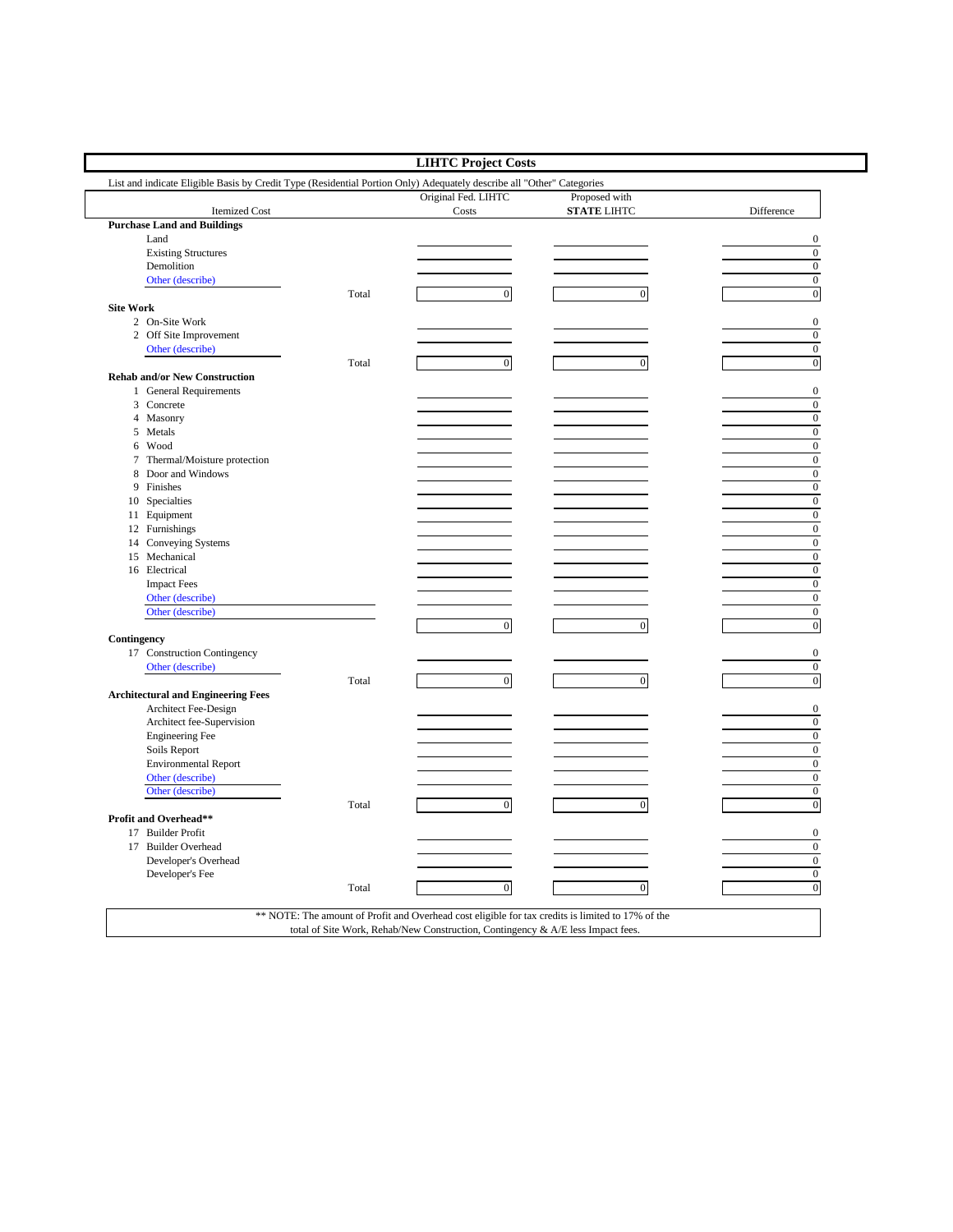| <b>Itemized Cost</b>                                    | Original Fed. LIHTC<br>Costs                                                     | Proposed with<br><b>STATE LIHTC</b> | Difference                         |
|---------------------------------------------------------|----------------------------------------------------------------------------------|-------------------------------------|------------------------------------|
|                                                         |                                                                                  |                                     |                                    |
| <b>Construction Insurance</b>                           |                                                                                  |                                     | $\mathbf{0}$                       |
| <b>Construction Interest</b>                            |                                                                                  |                                     | $\boldsymbol{0}$                   |
| <b>Construction Loan Fee</b>                            |                                                                                  |                                     | $\mathbf{0}$                       |
| <b>Construction Loan Credit Enhancement</b>             |                                                                                  |                                     | $\mathbf{0}$                       |
| <b>Taxes</b>                                            |                                                                                  |                                     | $\mathbf{0}$                       |
| <b>Credit Report</b>                                    |                                                                                  |                                     | $\overline{0}$                     |
| <b>Construction Appraisal</b>                           |                                                                                  |                                     | $\mathbf{0}$                       |
| <b>Construction Loan Legal fees</b>                     |                                                                                  |                                     | $\mathbf{0}$                       |
| Eligible Tax Credit Fees (Application, Allocation fees) |                                                                                  |                                     | $\boldsymbol{0}$                   |
| Other (describe)                                        |                                                                                  |                                     | $\mathbf{0}$                       |
| Other (describe)<br>Total                               |                                                                                  |                                     | $\overline{0}$<br>$\boldsymbol{0}$ |
|                                                         | $\boldsymbol{0}$                                                                 | $\boldsymbol{0}$                    |                                    |
| <b>Financing Fees and Expenses</b>                      |                                                                                  |                                     |                                    |
| Loan Origination Fee                                    |                                                                                  |                                     | $\mathbf{0}$                       |
| Loan Credit Enhancement                                 |                                                                                  |                                     | $\mathbf{0}$                       |
| Cost of Issue/Underwriters Discount                     |                                                                                  |                                     | $\mathbf{0}$                       |
| <b>Bond Premium</b>                                     |                                                                                  |                                     | $\mathbf{0}$                       |
| Permanent Financing Legal Fees                          |                                                                                  |                                     | $\overline{0}$                     |
| Closing, Title & Recording                              |                                                                                  |                                     | $\overline{0}$                     |
| Bond costs attributable to permanent financing          |                                                                                  |                                     | $\mathbf{0}$                       |
| Other (describe)                                        |                                                                                  |                                     | $\mathbf{0}$                       |
| Total                                                   | $\mathbf{0}$                                                                     | $\boldsymbol{0}$                    | $\boldsymbol{0}$                   |
| Appropriate and Reasonable amounts                      |                                                                                  |                                     |                                    |
| must be entered below.                                  |                                                                                  |                                     |                                    |
| Soft Cost                                               |                                                                                  |                                     |                                    |
| Feasibility Study                                       |                                                                                  |                                     | $\boldsymbol{0}$                   |
| Market Study                                            |                                                                                  |                                     | $\mathbf{0}$                       |
| Tax Credit Fees (Compliance)                            |                                                                                  |                                     | $\mathbf{0}$                       |
| <b>Consultants or Processing Agent</b>                  |                                                                                  |                                     | $\boldsymbol{0}$                   |
| Other (describe)                                        |                                                                                  |                                     | $\boldsymbol{0}$                   |
| Other (describe)                                        |                                                                                  |                                     | $\mathbf{0}$                       |
| Other (describe)                                        |                                                                                  |                                     | $\mathbf{0}$                       |
| Total                                                   | $\overline{0}$                                                                   | $\overline{0}$                      | $\boldsymbol{0}$                   |
| <b>Syndication Costs</b>                                |                                                                                  |                                     |                                    |
| Organization (Partnership)                              |                                                                                  |                                     | $\mathbf{0}$                       |
| <b>Bridge Loan Fees and Expenses</b>                    |                                                                                  |                                     | $\boldsymbol{0}$                   |
| Tax Opinion                                             |                                                                                  |                                     | $\mathbf{0}$                       |
| Other (describe)                                        |                                                                                  |                                     | $\overline{0}$                     |
| Other (describe)                                        |                                                                                  |                                     | $\mathbf{0}$                       |
| Total                                                   | $\overline{0}$                                                                   | $\overline{0}$                      | $\boldsymbol{0}$                   |
| <b>Project Reserves</b>                                 |                                                                                  |                                     |                                    |
| Rent-Up Reserve                                         |                                                                                  |                                     | $\mathbf{0}$                       |
| Operating Reserve                                       |                                                                                  |                                     | $\overline{0}$                     |
| <b>Bond Reserves (please attach schedule)</b>           |                                                                                  |                                     | $\mathbf{0}$                       |
| Other (describe)                                        |                                                                                  |                                     | $\overline{0}$                     |
| Other (describe)                                        |                                                                                  |                                     | $\boldsymbol{0}$                   |
| Other (describe)                                        |                                                                                  |                                     | $\mathbf{0}$                       |
| Total                                                   | $\mathbf{0}$                                                                     | $\mathbf{0}$                        | $\boldsymbol{0}$                   |
|                                                         |                                                                                  |                                     |                                    |
| <b>Total Project Cost</b>                               | $\mathbf{0}$                                                                     | $\boldsymbol{0}$                    | $\boldsymbol{0}$                   |
|                                                         | (2) NOTE: Total Project cost must equal total Source of Funds on following page. |                                     |                                    |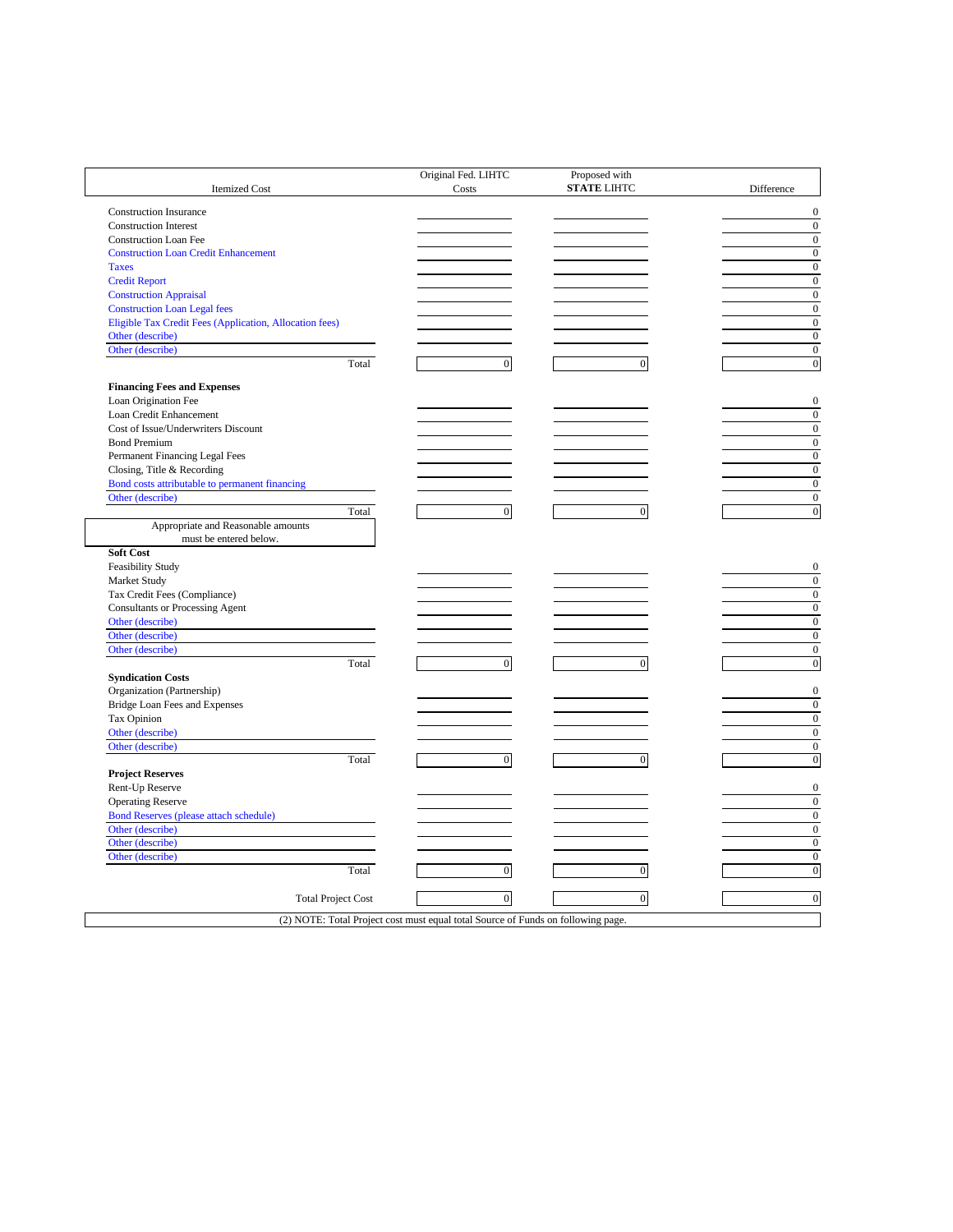| <b>Financing</b><br><b>Source</b>                                   | Loan<br>Amount                           | Annual<br><b>Debt Service</b>                                                                                                                                                           | Rate of<br>Interest 8.5 etc.                              | Term<br>(yrs.)           | Amort.<br>Period(mos.) |
|---------------------------------------------------------------------|------------------------------------------|-----------------------------------------------------------------------------------------------------------------------------------------------------------------------------------------|-----------------------------------------------------------|--------------------------|------------------------|
| Debt Financing                                                      |                                          |                                                                                                                                                                                         |                                                           |                          |                        |
| $\mathbf{1}$<br>$\overline{2}$                                      |                                          | \$                                                                                                                                                                                      | 0.000                                                     | $\mathbf{0}$             | $\mathbf{0}$           |
| 3<br><u> 1989 - Johann Barbara, martin a</u>                        |                                          |                                                                                                                                                                                         |                                                           |                          |                        |
| $\overline{4}$<br>5                                                 |                                          |                                                                                                                                                                                         |                                                           |                          |                        |
| <b>Equity Financing</b>                                             |                                          | <b>Please Comment:</b>                                                                                                                                                                  |                                                           |                          |                        |
| 1                                                                   |                                          |                                                                                                                                                                                         | Please explain any changes in the financing package since |                          |                        |
| Federal LITHC<br>2                                                  | $\sim$ $\sim$                            |                                                                                                                                                                                         | the federal Tax Credit Application was approved.          |                          |                        |
| Proposed STATE LITHC                                                |                                          |                                                                                                                                                                                         |                                                           |                          |                        |
| 3<br>$\sim$ 100 $\mu$ m $^{-1}$ .                                   |                                          |                                                                                                                                                                                         |                                                           |                          |                        |
| Grants                                                              |                                          |                                                                                                                                                                                         |                                                           |                          |                        |
| 1                                                                   |                                          |                                                                                                                                                                                         |                                                           |                          |                        |
| $\overline{2}$<br><u> 1989 - Johann Barbara, martin a</u><br>3      |                                          |                                                                                                                                                                                         |                                                           |                          |                        |
|                                                                     |                                          |                                                                                                                                                                                         |                                                           |                          |                        |
| Totals:                                                             | \$<br>$\sim$                             |                                                                                                                                                                                         | \$0                                                       | No Gap: \$               | $\omega$               |
|                                                                     |                                          |                                                                                                                                                                                         |                                                           |                          |                        |
| Government Funds?                                                   | Yes                                      | <b>Source of Funds (Grants and Other Monies)</b><br>Is any potion of the Source of Funds for the project financed directly or indirectly with Federal, State or Local<br>N <sub>o</sub> |                                                           |                          |                        |
| Federal Financing at "below market rates"                           |                                          |                                                                                                                                                                                         | <b>Federal Grants</b>                                     |                          |                        |
| <b>HOME Financing</b>                                               |                                          |                                                                                                                                                                                         | <b>HOME</b> Grant                                         |                          |                        |
| <b>CDBG</b> Financing                                               |                                          |                                                                                                                                                                                         | <b>CDBG</b> Grant                                         |                          |                        |
| <b>UDAG Financing</b>                                               |                                          |                                                                                                                                                                                         | SPG Grant                                                 |                          |                        |
| <b>HoDAG</b> Financing<br>FmHA 515 Financing                        |                                          |                                                                                                                                                                                         | HoDAG Grant<br>Other                                      |                          |                        |
| Other                                                               |                                          |                                                                                                                                                                                         |                                                           |                          |                        |
| Local or State Non-federal financing or grants                      |                                          |                                                                                                                                                                                         |                                                           |                          |                        |
| <b>Local Financing</b>                                              |                                          |                                                                                                                                                                                         | <b>Local Grant</b>                                        |                          |                        |
| <b>DCED Trust Funds</b>                                             |                                          |                                                                                                                                                                                         | Other                                                     |                          |                        |
| Private Foundationfinancing or grants (not from federal sources)    |                                          |                                                                                                                                                                                         |                                                           |                          |                        |
| <b>FHLB Financing</b>                                               |                                          |                                                                                                                                                                                         | <b>FHLB Grant</b>                                         |                          |                        |
| Other                                                               |                                          |                                                                                                                                                                                         | Other                                                     |                          |                        |
| Is Taxable Bond Financing Used?                                     |                                          | Yes                                                                                                                                                                                     | No                                                        | Amount:                  |                        |
| <b>INCOME ANALYSIS SUMMARY</b><br>Gross scheduled annual base rents |                                          |                                                                                                                                                                                         | 0                                                         |                          |                        |
| Other Income                                                        |                                          |                                                                                                                                                                                         | $\boldsymbol{0}$                                          |                          |                        |
| Less vacancy @<br><b>Total Operating Income</b>                     | 7%                                       | #DIV/0!<br>#DIV/0!                                                                                                                                                                      |                                                           |                          |                        |
| Less Operating Expenses                                             |                                          |                                                                                                                                                                                         | $\boldsymbol{0}$                                          |                          |                        |
| Net Operating Income                                                | Less annual Capital Replacement Reserves | #DIV/0!                                                                                                                                                                                 | $\boldsymbol{0}$                                          | Total Expenses per Unit: | #DIV/0!                |
| Less Annual Debt Service<br><b>NOI Before Taxes</b>                 |                                          | #DIV/0!                                                                                                                                                                                 | $\boldsymbol{0}$                                          | Net Income per Unit:     | #DIV/0!                |